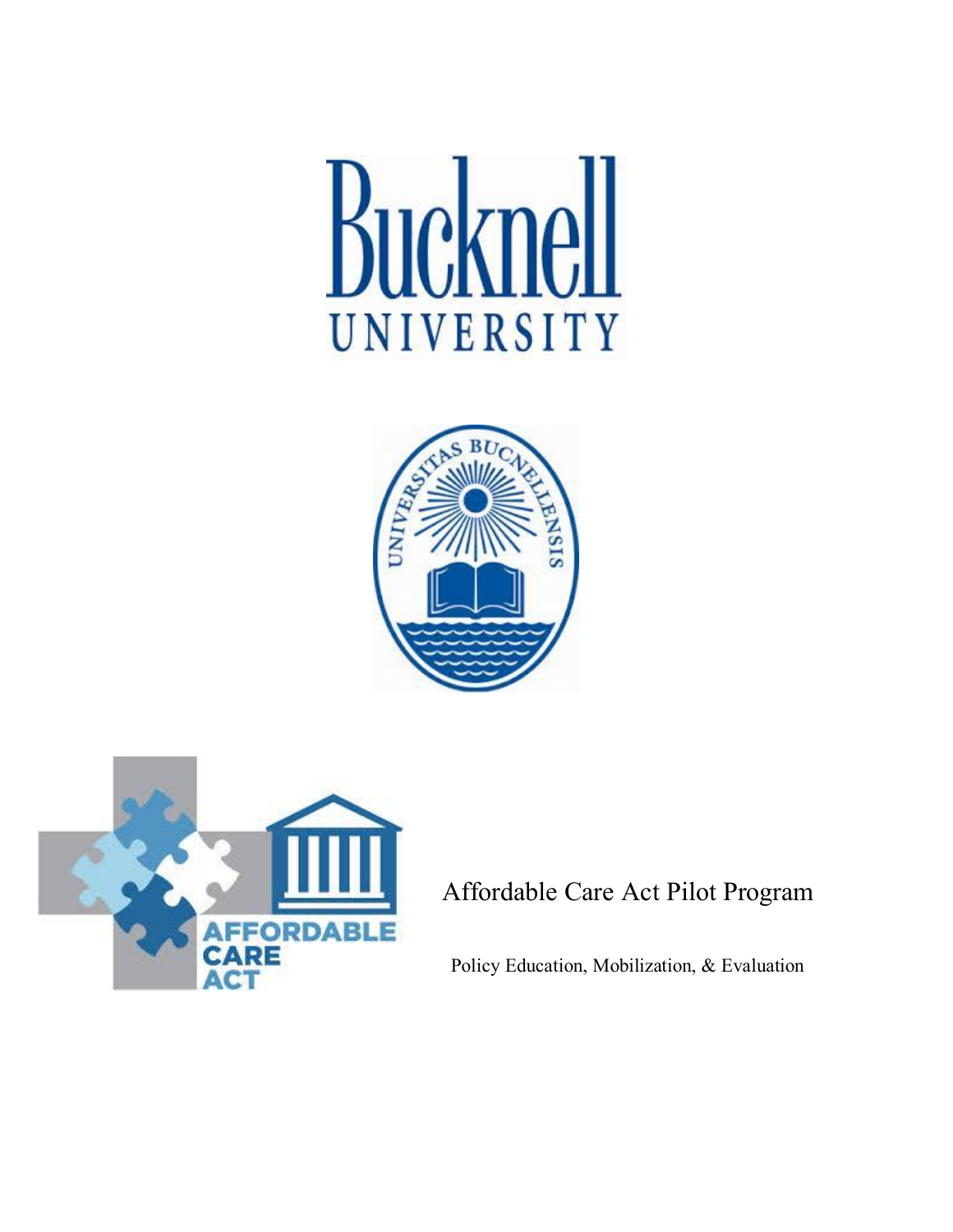# The Affordable Care Act Policy Education, Mobilization, & Evaluation A Pilot Program at Bucknell University

### **The Problem**

The Affordable Care Act continues to receive national attention. Passing the Act proved controversial, and implementation wrought with problems. Although the Act is law, many do not fully understand all the implications and provisions in the Act. Furthermore, the process of enrolling for healthcare via the health exchange has been problematic to date and received extensive negative press further negatively influencing public opinion. This is a particular concern as the region we are located in, rural Central Pennsylvania, has one of the highest proportions of un- and under insured individuals in the state. Furthermore, Pennsylvania has done very little to prepare itself or its citizens for the rollout of this program. As such, we are in a region with remarkable health care needs, where access to information about the ACA is limited, and infrastructure for actually enrolling individuals nearly non-existent. Regardless of the politics around this controversial Act, this proposal targets individuals who are in need of affordable care, but lack the resources or knowledge to get it.

This proposed Affordable Care Act Pilot Program, based at Bucknell University, aims to address these issues of knowledge, access, and infrastructure regarding the health exchanges by developing and mobilizing a program which can be implemented in the coming months, first as a pilot program, then expanded across a relatively wide area of central Pennsylvania.

The ACA Pilot Program at Bucknell University intends to take the lead on this initiative by developing a strategic action plan, mobilizing community efforts, and conducting research to understand a variety of issues around ACA and public policy implementation.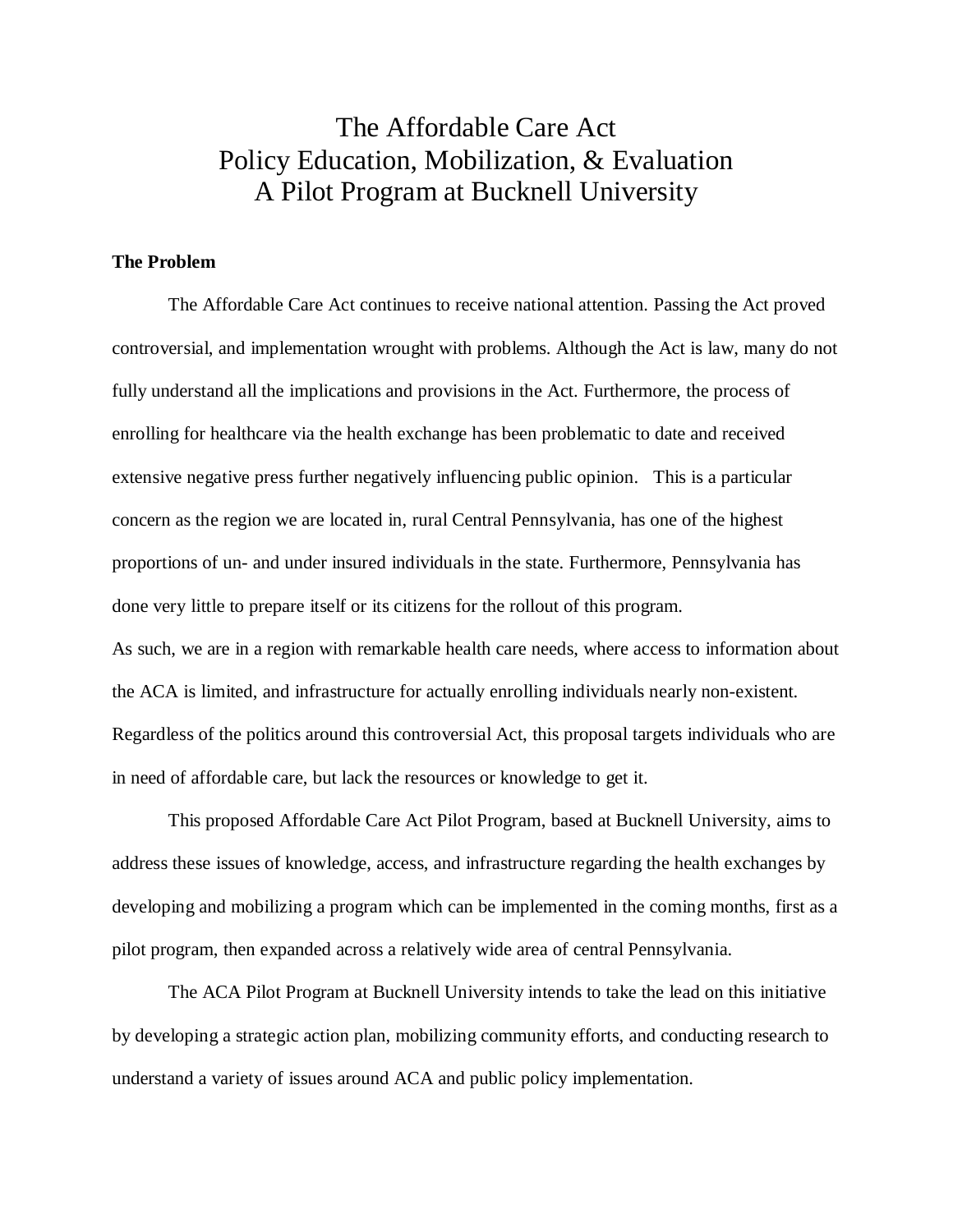# **Background & Beginnings**

In August of 2013, Carl Milofsky, Professor of Sociology at Bucknell University, interviewed Bette Gray, the Executive Director of the Columbia County Volunteers in Medicine. Bette identified access to health care as one of the major health challenges of the central Pennsylvania region.

Bette soon positioned her Federally Qualified Health Clinic (FQHC) clinic to serve as a resource for local residents looking to enroll in the health exchange. She applied to have her organization contractually approved to register and train Certified Application Counselors. Certified Application Counselors must attend trainings to learn about ACA and the guidelines and parameters volunteers must abide by in order to serve in this role. When her application was approved, her clinic became the *only* registered agency in a seven county area of Central Pennsylvania.

She reached out to Carl Milofsky, Professor of Sociology and Co-Director of the Bucknell University *Field Research Teaching Lab* and Brandn Green, Director of the *Place Studies Initiative,* also at Bucknell University, to inquire about a possible collaboration. The group met for coffee and expanded during the next few weeks as they began to anticipate that no other organizations within the large geographic region of central Pennsylvania would be prepared to assist individuals with education and enrollment as the October 1 launch date for ACA neared.

Subsequently, Carl and Brandn completed a one-day training on the ACA held by the Pennsylvania Health Access Network (PHAN) and were certified by PHAN to provide public information PowerPoint lectures on the ACA. They also went through the five-hour training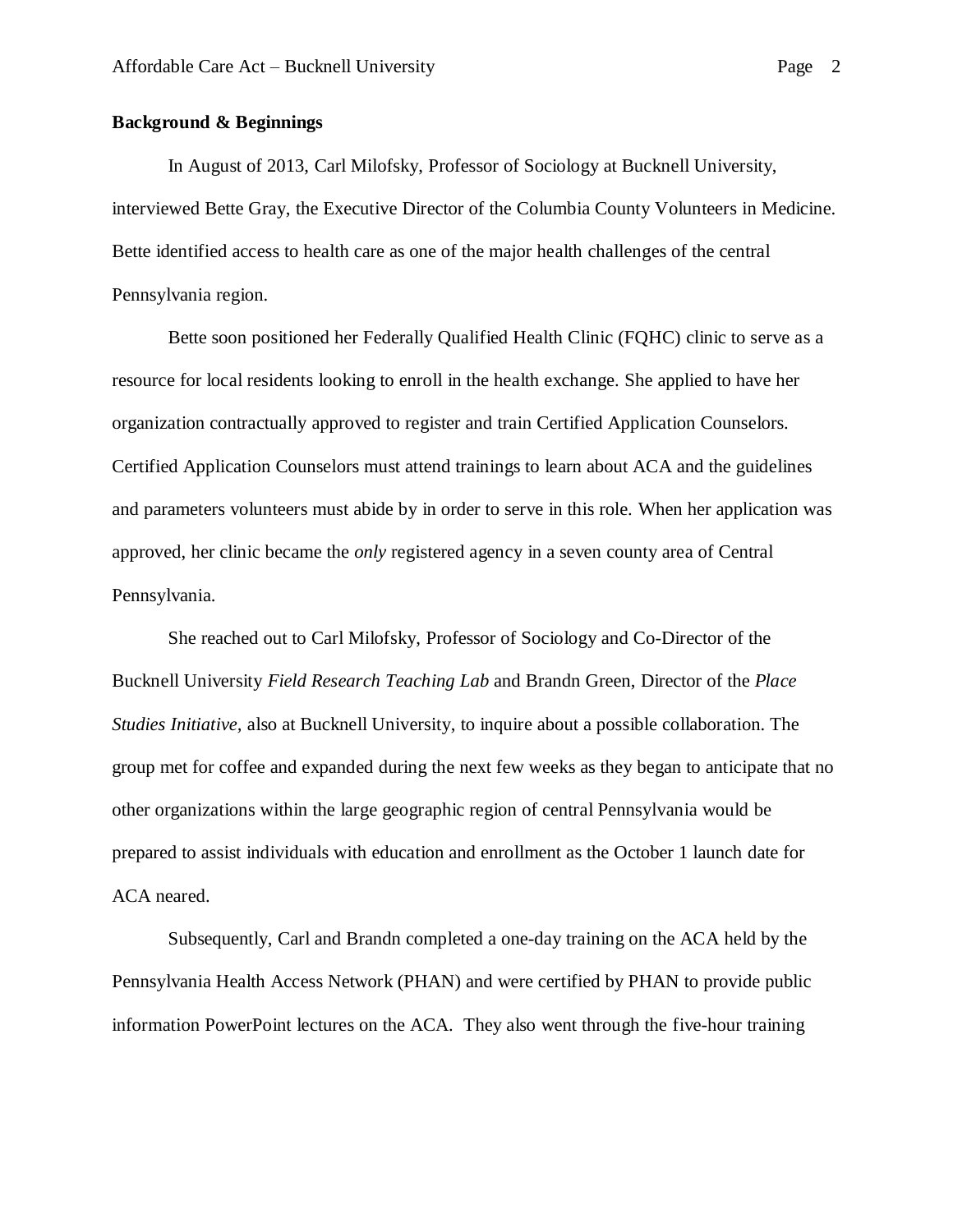class, and passed the exam to become approved Certified Assistance Counselors. They are now ready to assist citizens in signing up on the health exchange.

The group continued to meet every week, slowly adding fellow concerned citizens like Joel Turrel (an insurance agent), John Messer, a "street" sociologist and community consultant, Sharon Larson (a division head of Behavioral Health at the NIH), AUTHOR (Bucknell University), Eric Martin (Assistant Professor of Management at Bucknell University), and Bucknell University management students (Grace Dolan, Emily Wheeler, and Zachary Crowley). These meetings led to three collectively identified project needs: education and community outreach, enrollment supporting infrastructure, and research and evaluation. Nine more students joined the group to run these individual project groups and are also currently going through the training to become Certified Assistance Counselors.

#### **NEEDS**

#### *Education*

Educational needs about the ACA are robust, and there is a dearth of information about the ACA within central Pennsylvania. Carl, John Messer and Brandn began giving talks at public locations throughout the region. Sessions were completed at Bucknell, and in a variety of towns in central Pennsylvania. John partnered with three students from Bucknell to begin a grassroots informational campaign to learn from citizens the best way to reach out to them. These interviews are serving as initial assessment of the various target populations and their specific needs with respect to the ACA. This work will enable us to better develop and distribute fliers and basic information to specific population groups that may not use the Internet as their primary information source. However, much more needs to be done to get the word out!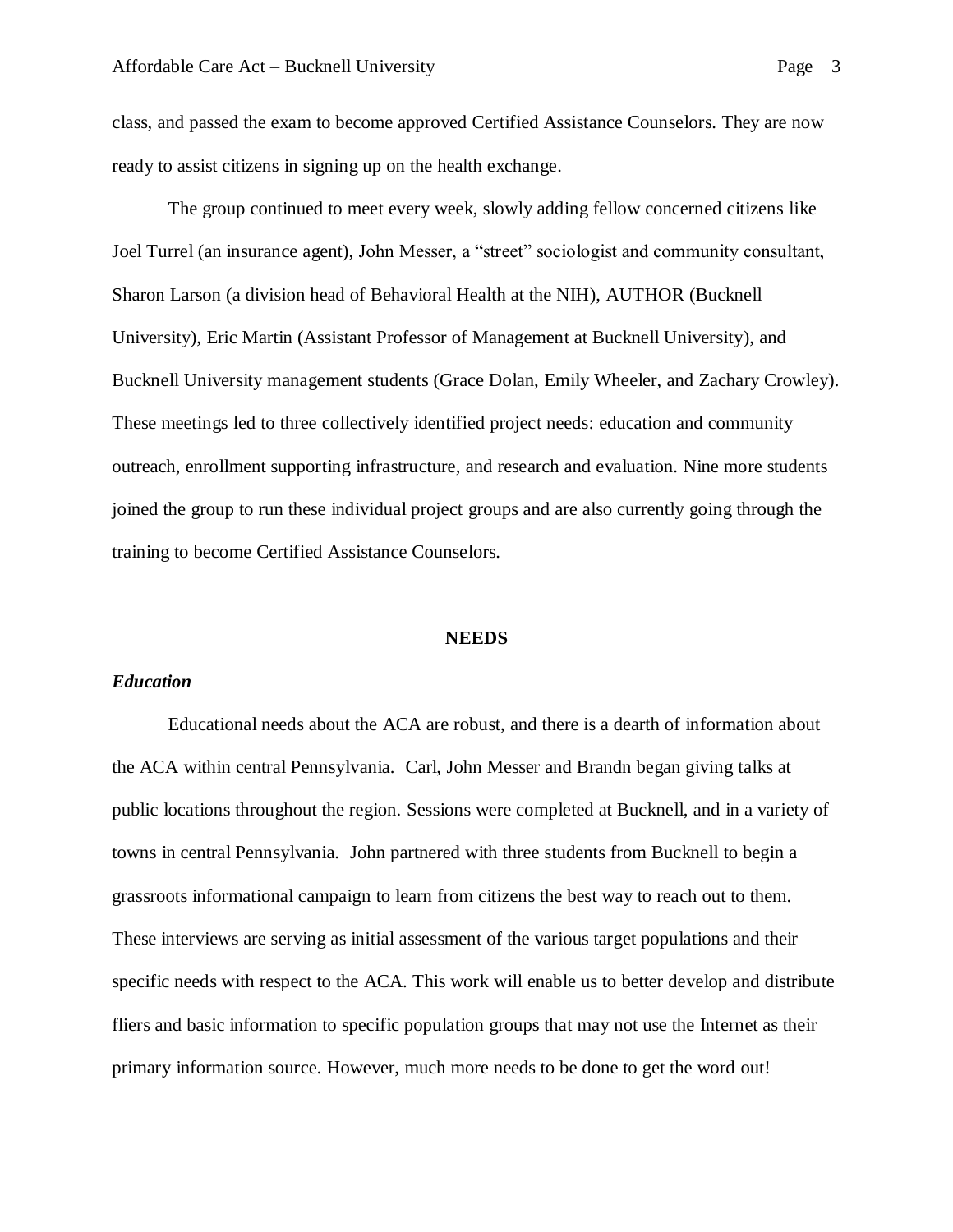With the help of three students, Susan Warner-Mills from the Bucknell *Field Research Teaching Lab* has begun to contact local human services organizations in an attempt to identify opportunities for the team to learn more about sub groups of the population and their needs, and understand current points of contact and develop a calendar for presentations about ACA. One major task will be an event at Bucknell bringing together leaders of the service providers we identify to facilitate conversations about the experiences they have had with ACA and to strategize about how to enable increased enrollment before the March 31 deadline.

Finally, due to the partnership with Bette, we have access to the CMS certified application counselor (CAC) training program. We have begun to hold training events for students (eight attended our first session) and local service providers, caseworkers, and volunteer supporters (two attended our first session). We intend to generate a group of certified local volunteers and professionals who can assist citizens to receive advice and enrollment support. We have begun to schedule office hours in local agency settings where they have large numbers of clients who want to sign up for Medicaid or health insurance through the Insurance Exchange.

### *Enrollment Supporting Infrastructure*

We have identified three basic infrastructure needs: a volunteer work group, locations for providing Internet access and application counseling, and a multipurpose website; we are developing a web tool with the Community Platform program of the Urban Institute [\(http://nccsweb.urban.org/susquehanna.php\)](http://nccsweb.urban.org/susquehanna.php) that will disseminate information and act as a coordinating tool for our various groups. To date, we have formed a group of 15 students from Bucknell working on a wide variety of issues in relation to the pilot project. As the project develops, staff will be trained as CACs, and will directly assist citizens in signing up on the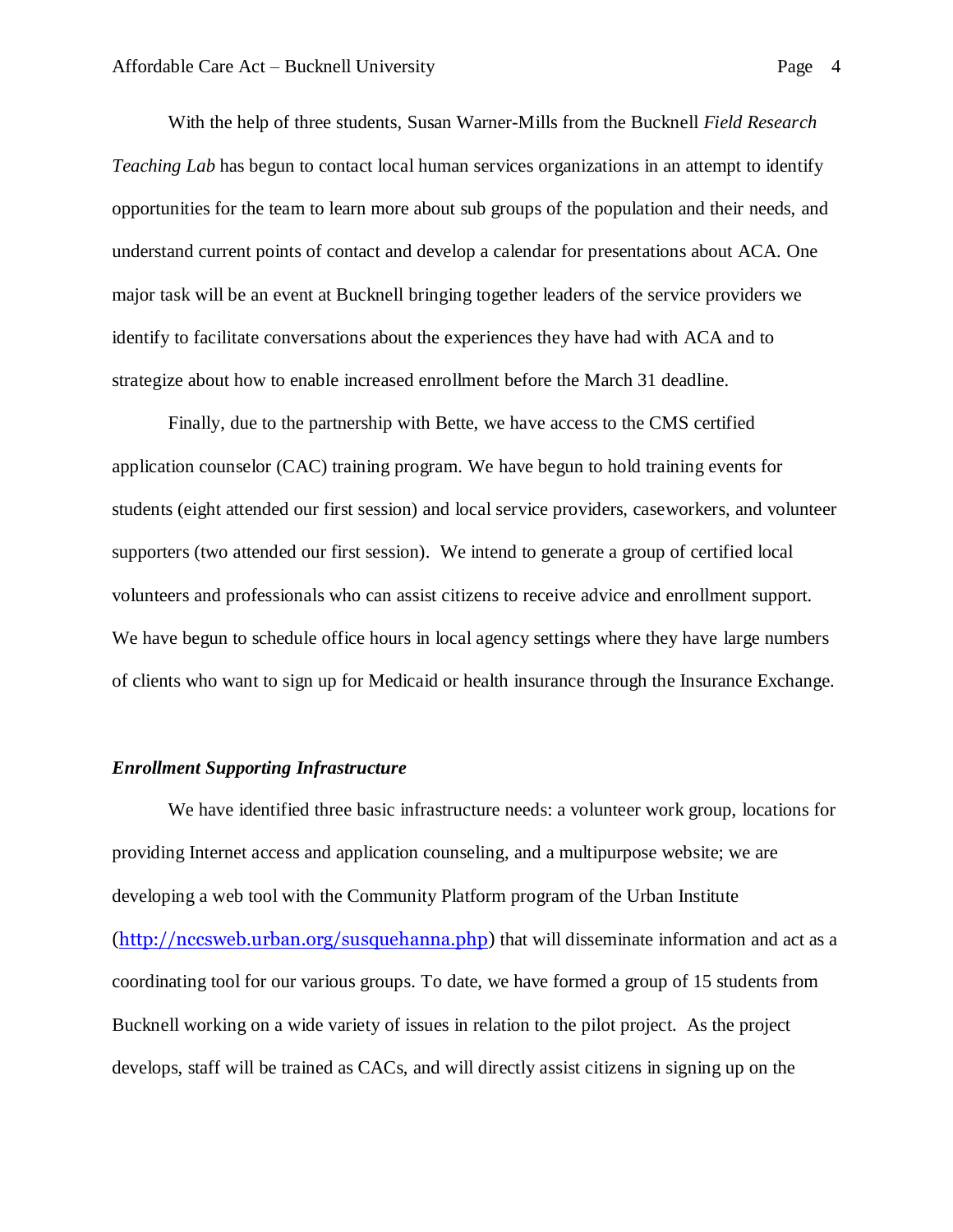health exchange through community field stations identified via the *Field Research Teaching Lab*.

Also, we intend to partner with local hospitals, the United Ways in the region, other Federally Qualified Health Centers in the area, and the Commonwealth of Pennsylvania extension offices to provide locations for enrollment, and to assist in advertising enrollment support opportunities. In addition, we anticipate that we will identify certified insurance agents throughout the region who can be used as consultants for those individuals in need of more technical information than can be expected from an application counselor.

### **Evaluation**

Evaluation and research is a major component of the pilot program, and we anticipate generating both practical and scholarly findings. We plan to develop and distribute administrative data forms to our Certified Application Counselor locations. This allows counselors to maintain communication with clients and it will allow the administrative organization connected to the Volunteers in Medicine Clinic to collect data on the types of individuals who seek assistance through in-person helpers.

The major research question for this effort is, "*Why did the enrollee decide to use inperson support rather than the website or phone number*?"

We will complete two other studies. One involves a semi-structured, personal history interview study of individuals we helped register for the Affordable Care Act. We will base this study design on a similar, but incomplete, health life history study that collects data on personal health events, on respondents' work histories and experiences living at income levels close to the Federal Poverty Line, and their experiences accessing the health care system.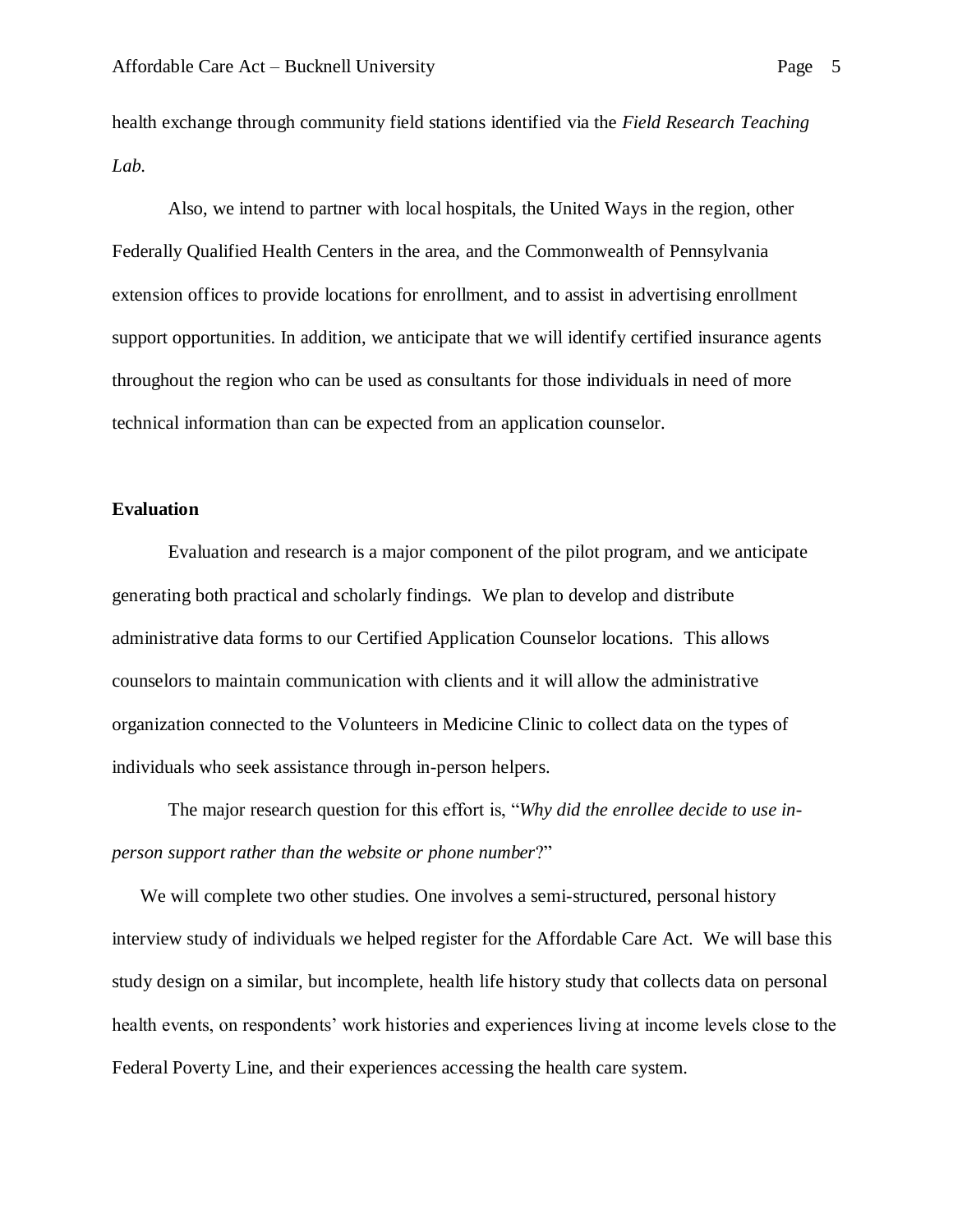The second study is an organizational case study report describing our efforts to set up a volunteer student and citizen movement focused on disseminating information about the Affordable Care Act. One aspect of this case study will be a description of how we have organized a student-centered participatory action research project. This is particularly important because of the mission of the Field Research Teaching Lab and our effort to use this platform effectively on a wide range of topics across the University. A second aspect will be a description of the challenges rural communities face in accessing the services of the Affordable Care Act. A third part will describe methods we discover for reaching out and working with the low income, rural population in our area. For example, we anticipate problems with the computer-centered methodology of the federal act for a population that is marginally literate and that does not routinely work on computers. We also anticipate that some citizens in our area are likely to be suspicious about the intrusive data collection and standardized program structure of the Affordable Care Act. The case study will describe strategies we develop in the field to overcome reluctance among members of the local population

Finally, we want to collect quantitative data as a way to understand the health insurance and health care context of the ACA in central Pennsylvania. The study would include a survey of human services agencies in the region about the knowledge they have of the ACA, the infrastructure they have to support ACA enrollment, and their needs to deliver effective programming. It also would collect data from citizens about their access to services, their history of access to health insurance, and their involvement in local communities, associations, and helping networks,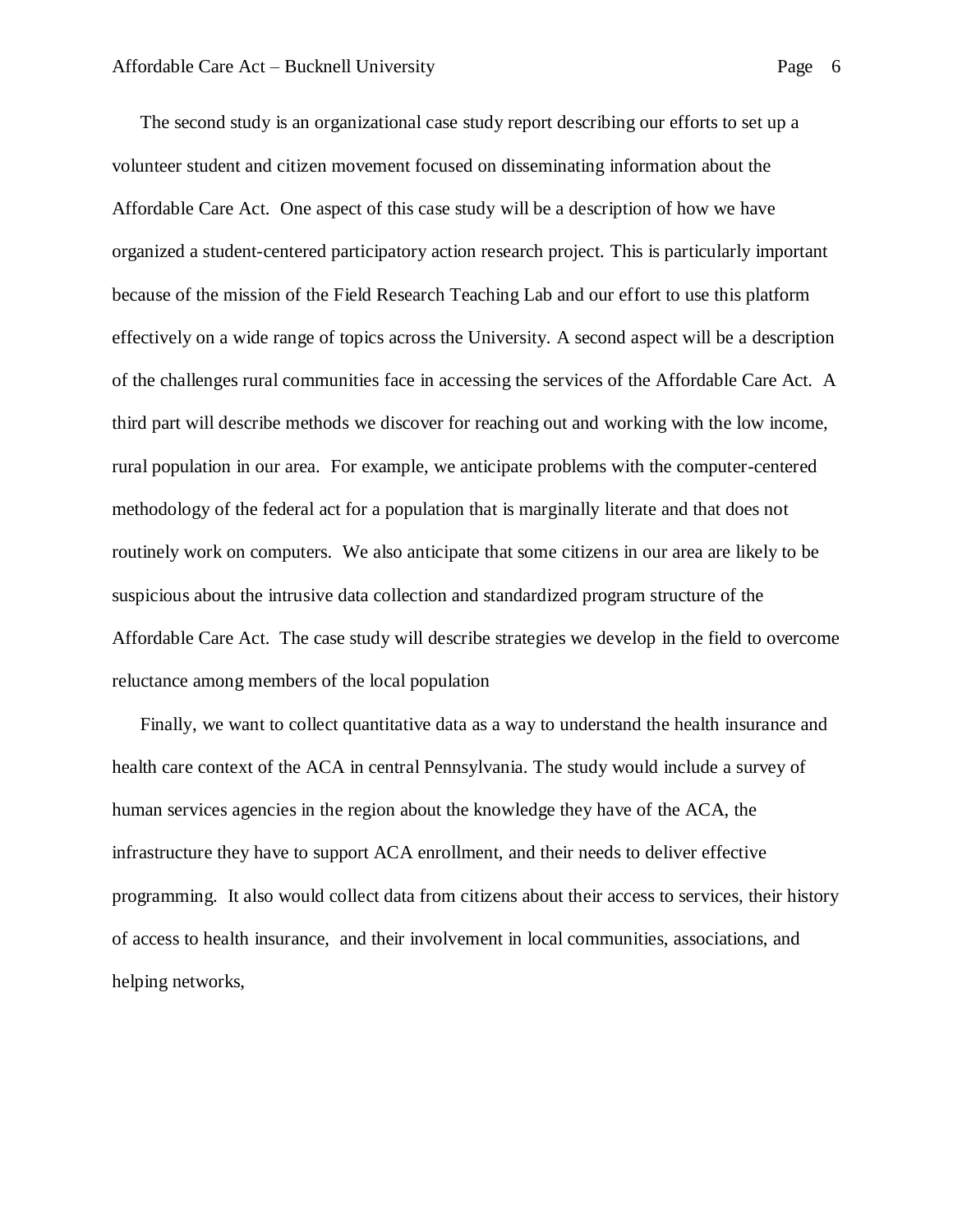# **Primary Affiliates of the Pilot Program at Bucknell University**

AUTHOR (*SCRA Member*) Associate Professor Bucknell University

Carl Milofsky, Ph.D. Professor of Sociology Department of Sociology and Anthropology Bucknell University

Brandn Green, Ph.D. Director of the Place Studies Initiative Bucknell University

Eric Martin, Ph.D. Assistant Professor of Management School of Management Bucknell University

Bucknell University Student Strategic Advisors Grace Dolan Emily Wheeler Zachary Crowley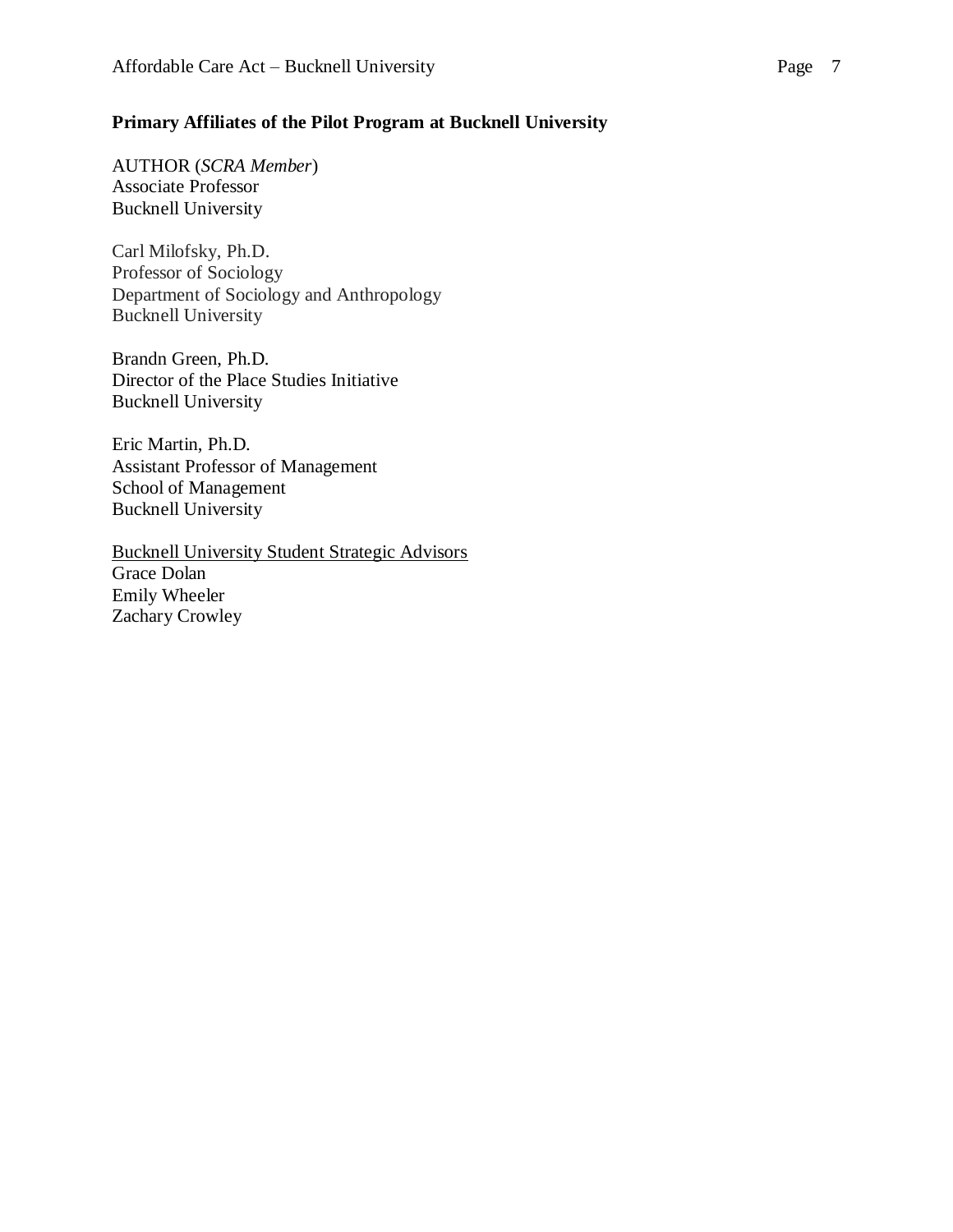# **ACA Model**



Brought by the Bucknell Field Research Teaching Lab (FRTL) and the Place Studies Initiative

# **Educating**

- 1. Define proper segments in the region
	- a. Elderly
	- b. Businesses
	- c. Underinsured
	- d. Uninsured
- 2. Q&A information sessions for the Bucknell community
	- a. Advertise on the message center, and to specific organizations on campus
- 3. Establish a website and other forms of media
	- a. Create enrollment calendar
	- b. Post information in other community calendars
- 4. Train Certified Application Counselors
	- a. Host three 2 hour sessions for students and other interested community members to complete Centers for Medicaid Services Training (CMS)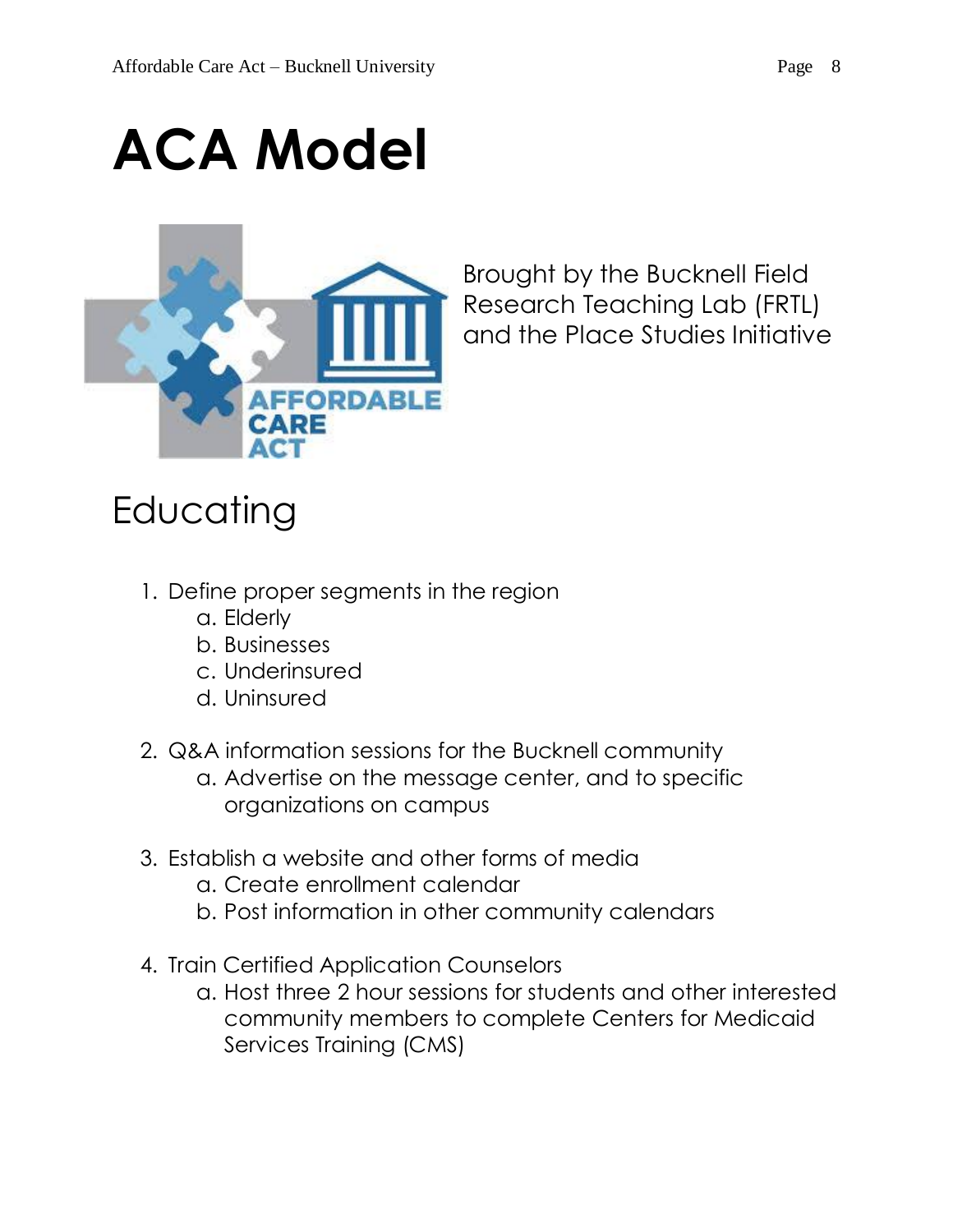5. Identify locations for speaking events and coordinate with relevant actors to arrange events where certified presenters will explain the Affordable Care Act to the public in Union, Snyder, Montour, Northumberland, and Columbia Counties.

# Enrolling

- 1. Establish points of contact for each segment
	- a. Health Clinic Leaders
	- b. Organization Heads
	- c. Local, culturally relevant, community groups
- 2. Coordinate a schedule for a pilot group of certified application counselors
	- a. Two sessions per week
	- b. Utilize local libraries and community spaces
	- c. Targeted and strategic advertising required
- 3. Start to enable the public to enroll in insurance through a network of Certified Application Counselors in the region

# Evaluating

- 1. Assess progress in study counties by the number of people signed up to be certified application counselors as well as the number of people assisted with the marketplace signups
- 2. Reconvene as a group in January and develop new strategies for the spring semester as needed
- 3. If successful, produce documents which explain our process so that other universities and locations can apply our awareness and training process in other rural and underserved locales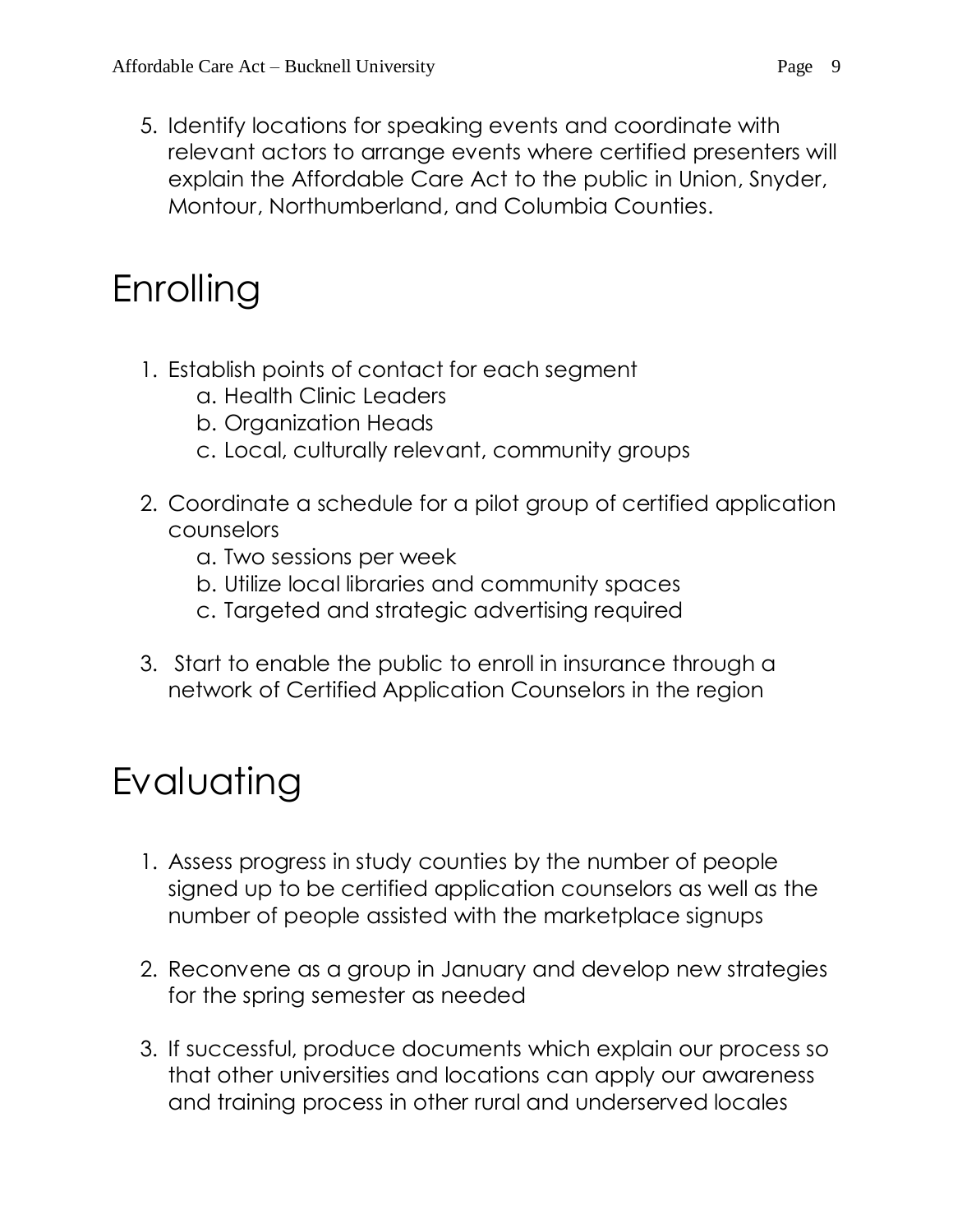| <b>Budget Item</b>                                                                          | Amount | Source(s)                                                                            |
|---------------------------------------------------------------------------------------------|--------|--------------------------------------------------------------------------------------|
| <b>Student Project Managers</b>                                                             | \$2000 | Place Studies: \$500<br><b>SCRA: \$1500</b>                                          |
| <b>Student (CAC) Pay</b>                                                                    | \$1000 | <b>SCRA: \$1000</b>                                                                  |
| <b>Advertising about ACA and CAC</b><br>enrollment support<br>opportunities                 | \$2000 | Blue Cross & Blue Shield Grant:<br>\$1000<br><b>SCRA: \$1000</b>                     |
| <b>Local Travel for CACs,</b><br><b>Educational Events, and Health</b><br><b>Interviews</b> | \$1500 | ASA Community Research Grant:<br>\$500<br><b>SCRA: \$1000</b>                        |
| <b>Travel Expenses for Students to</b><br>attend Conferences                                | \$1500 | Place Studies: \$1000<br><b>SCRA: \$500</b>                                          |
| <b>Travel Expenses for Faculty to</b><br>attend Conferences                                 | \$5000 | School of Management: \$3500<br>Place Studies: \$500<br>Sociology Department: \$1000 |
|                                                                                             |        | Total Budget: \$13,000<br><b>Total SRCA Grant Request:</b><br>\$5000                 |

# **REQUESTED BUDGET**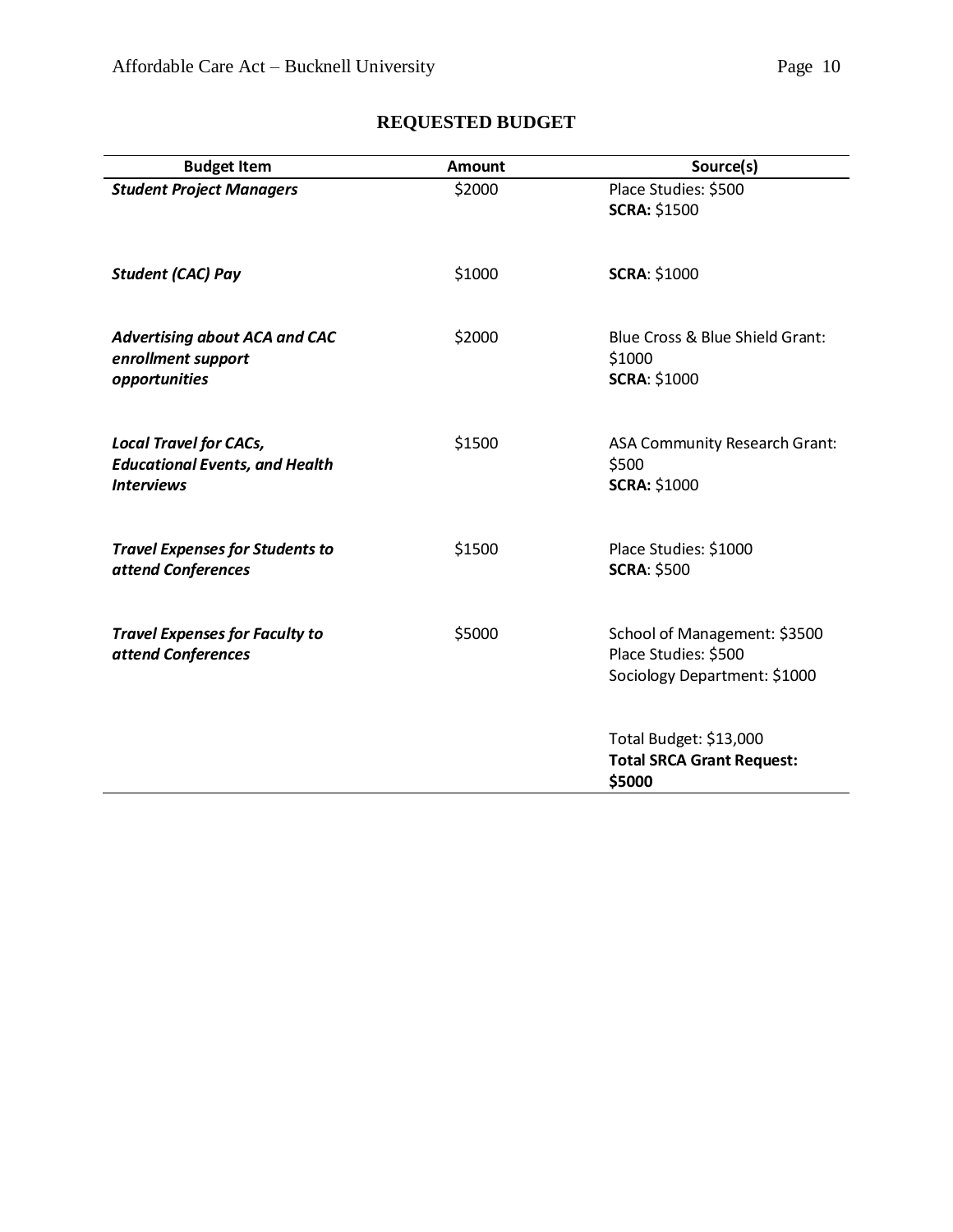## **Budget Narrative**

We have been actively working to build a university-community collaborative since late August of 2013 and have been able to identify a range of financial support mechanisms for our work. The SCRA grant opportunity provides us with the ability to enhance the profile and reach of the project in both our region and in the scholarly community. Our narrative explains the ways that we arrived at the SCRA share of each expense category.

Our current student team includes two modes of student involvement – student managers, and students certified application counselors (CACs). The budget reflects the different incentives these populations need for meaningful involvement as we transition into the spring semester. The student managers will be paid \$8.50/hr., will work for 5 hours per week, and will work for 15 weeks of work. Through our cross departmental partnerships we have been able to identify and hire three management students for the rest of the fall semester. The SCRA request allows us to hire these students, who have expertise in the ACA, and who have expressed interest in continued involvement next semester, without having to pull resources (from other research internships) from the Place Studies Initiative Budget at Bucknell. The student CACs are volunteers and have been involved with the project because they have personalized interests in healthcare access. We would like to be able to provide them with a \$100 bonus for the work they have been doing as volunteers to demonstrate, in a financial way, that we could not have done this work without their efforts.

The lack of advertising opportunities for receiving support by Certified Application Counselors in the central Pennsylvania region is staggering. We plan to extensively advertise enrollment support opportunities our students can offer. It is also our intention to develop a network of additional supporters, specifically insurance agents who have been certified by CMS, so students can connect individuals whom they are assisting that have more complex questions the students are unable to answer. In addition, we will be drawing upon the language skills of Bucknell students to provide opportunities to Spanish speaking members of the region. As far as we can tell, no other local organization has the capacity and financial ability to provide this service.

Our collaborative research is challenged by being located in a geographically dispersed rural region lacking public transportation. Our main community partner, The Free Clinic in Berwick, is located 35 miles from the Bucknell campus. We expect to be providing CACs in a 5 county region that spans roughly 60 miles, with our university being located in the center. If we are able to reimburse our volunteer students for the mileage they would otherwise be absorbing, it is realistic for us to place a CAC in the less populated regions of these counties that are unlikely to be offering locations for enrollment assistance. Our travel estimate includes reimbursement for mileage [11 weeks of enrollment support from 1/13 (start of spring semester) to 3/31 (enrollment period concludes) at 2 trips per week estimated at 50 total miles per trip @ \$.55 per mile = \$605.00] and \$400 for students and faculty to have the ability to have a few meals reimbursed over the course of the semester of frequent travel.

We view this project as one that connects students from different majors and colleges within Bucknell to the local community and to the scholarly community that is engaged with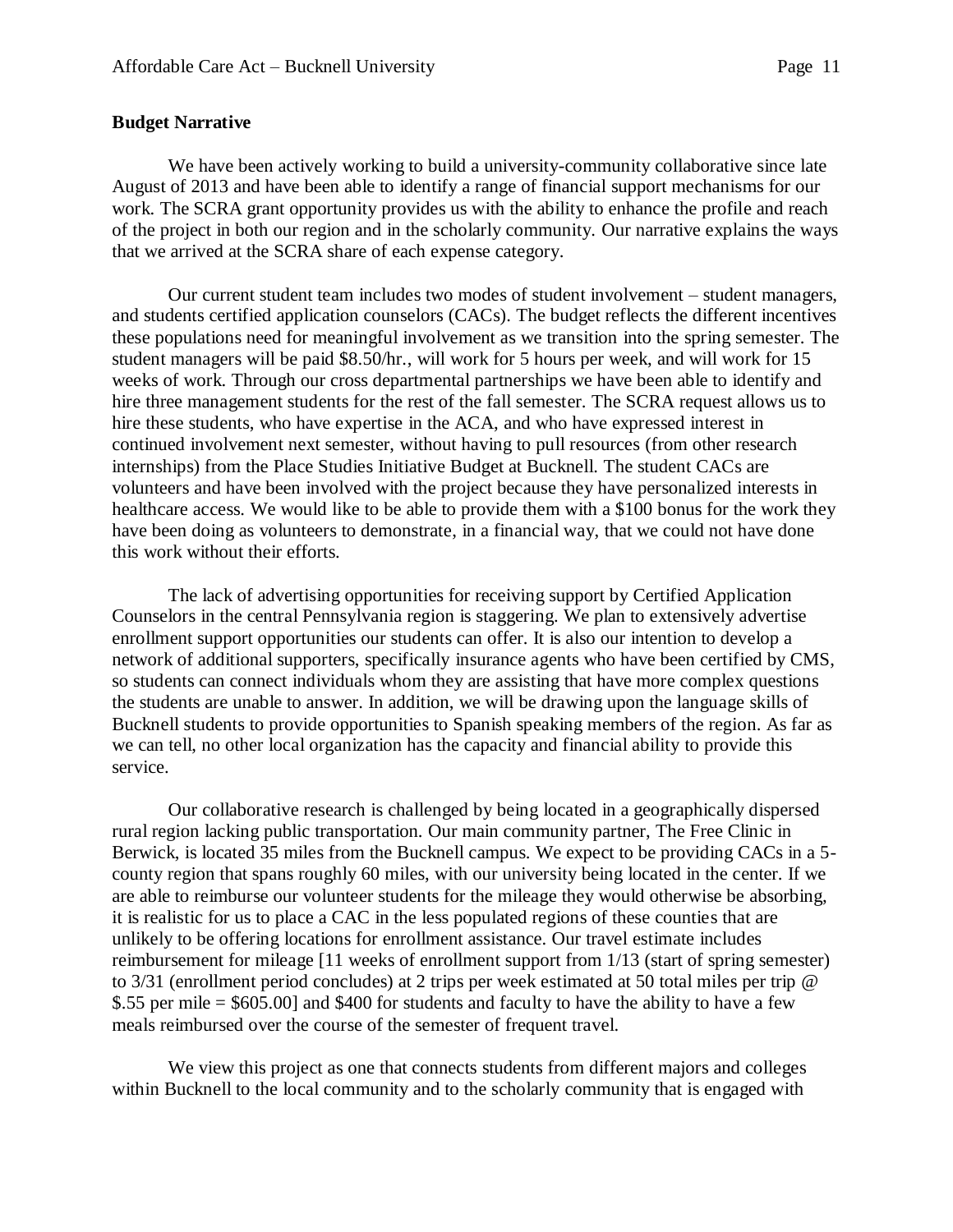social issues, public policy, applied research, and non-profit scholarship. These are areas of expertise represented by the Faculty involved with this project. Being able to supplement the financial resources provided to us by the University for conference attendance with monies from the SCRA will enable us to give undergraduate students professional development experiences with attending conferences and presenting both the architecture of this community-university partnership and the research findings generated by our work.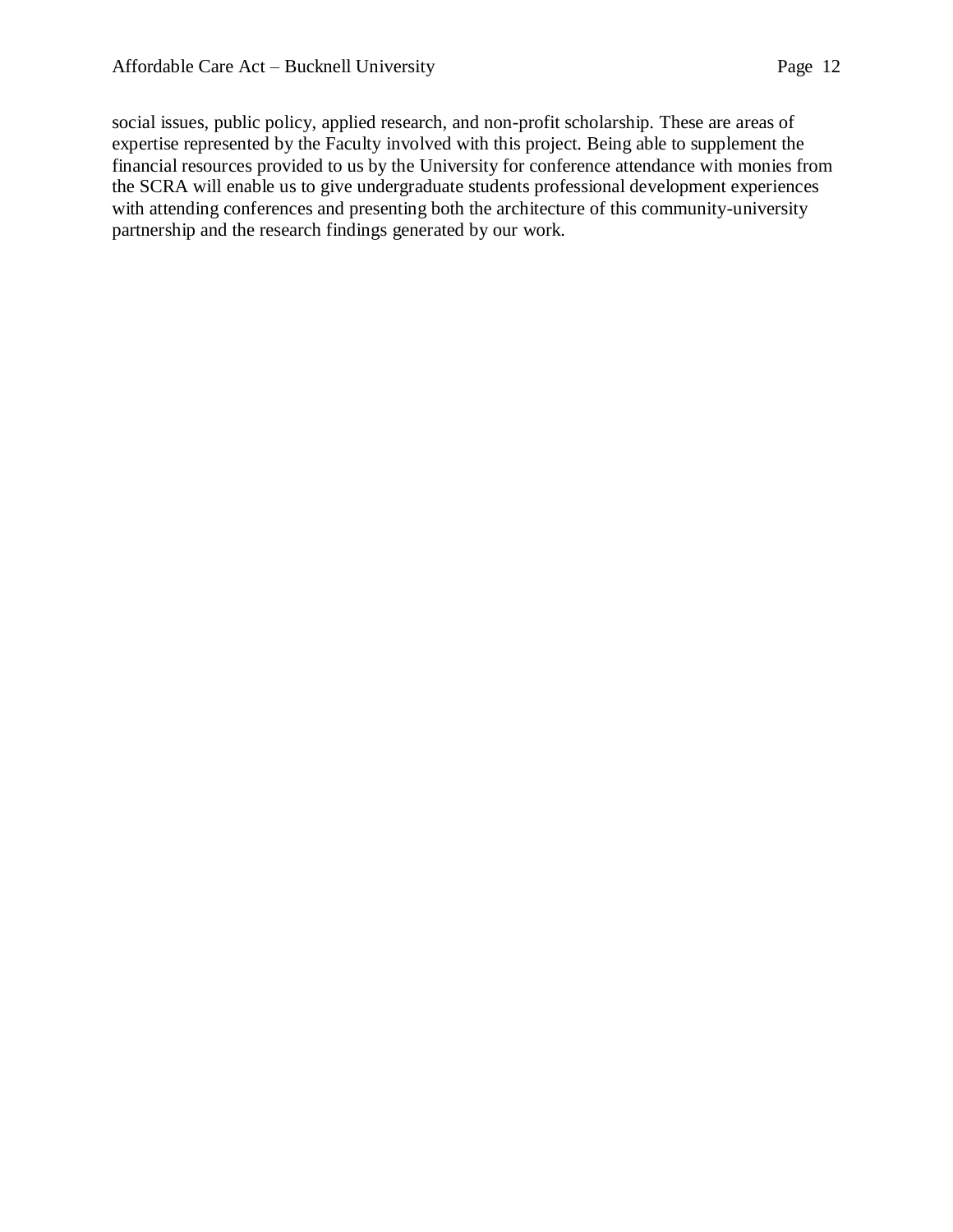# FAQs

# **How does the proposal…..**

# **Address a current public policy issue of importance to the community of interest?**

The ACA is the most current public policy issue in America, and there is immediate need in relation to policy education, implementation, and evaluation.

# **Connect to community psychology (CP)?**

The Bucknell ACA Pilot Program is a community action project that will bring identifiable change to central Pennsylvania. The project involves a multi-stakeholder approach, within an ecological analysis framework, to enact social change.

# **Address a policy area where CP has a contribution to make?**

This project is well suited for CP because it is based on tenets of the field (i.e., action research, and social impact).

# **Demonstrate the potential to establish or build upon relationships with other organizations and their resources?**

The project will stimulate direct action between Bucknell University with community organizations, and the citizens of central Pennsylvania. The project will result in an action network that can be used in public policy projects in the future.

# **Demonstrate potential to have a successful impact?**

Given the expertise and resources at Bucknell University, and partnership organizations in the community, the project is very likely to succeed in educating citizens about the ACA, and helping to get folks signed up in the exchange. Also, as the project rolls-out, additional universities will likely join which will increase the potential for impact in the region.

# **Increase capacity of communities/groups, to influence public policy?**

As noted earlier, the project will stimulate direct action between Bucknell University with community organizations, and the citizens of central Pennsylvania. The action network will be used in regional public policy projects in the future.